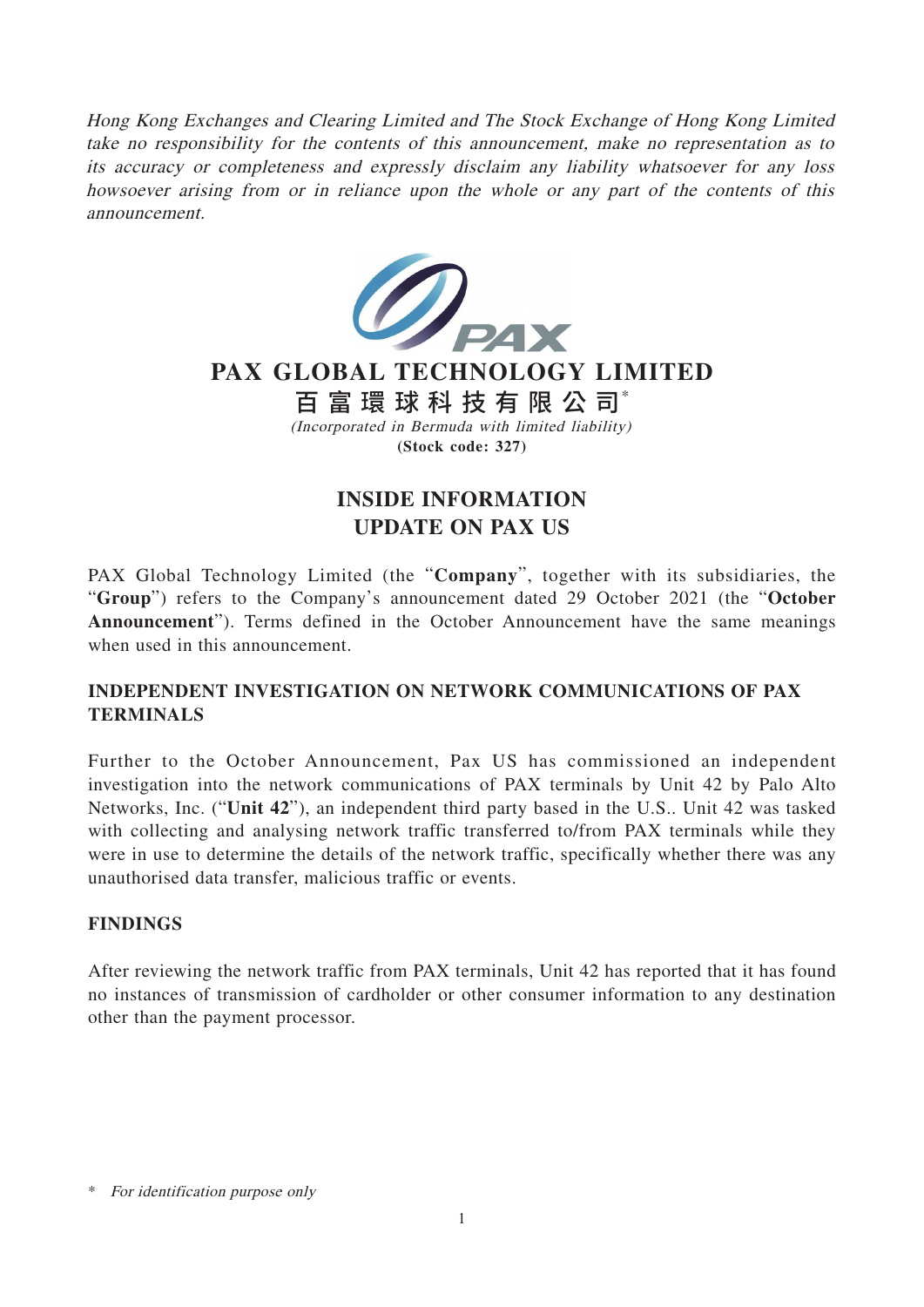Unit 42 reported that the network traffic reviewed was consistent with the intended features of the associated services of PAX terminals. Unit 42 also concluded that there were no unexplained network traffic in the course of its comprehensive and thorough inspection. The activity associated with the initial sign-in, transmission of cellular information, and/or information about the installed applications was unique for each PAX terminal. Therefore, packet sizes can vary, depending on, among others, the individual configuration of the PAX terminals. In other words, there was no finding of unusual "data packets" or "network" packets" referred to in the KrebsOnSecurity Article.

Unit 42 analysed the IP addresses and hostnames involved with the network traffic observed from PAX terminals. Taking into consideration all the analyses and results, Unit 42 did not identify any malicious traffic or events in the network activity reviewed. In other words, following the Unit 42's report, the Company is still not aware of any finding of PAX terminals being involved in "cyberattacks", used as malware "dropper" and as "command-and-control" locations referred to in the KrebsOnSecurity Article.

#### **TEST ENVIRONMENT**

Unit 42 was engaged to test and analyse network traffic to/from PAX terminals, using among others, penetration testing tool, vulnerability assessment tool and network traffic inspection tool. In its investigation, Unit 42 reviewed 15 PAX terminals that comprised three of PAX's most popular Android-based models that were representative of the majority of PAX's customer base within North America for Android-based devices, assorted in terms of memory sizes, scanner modules and accessories. When PAX terminals are in use, they transmit network data to communicate with servers that are managed by PAX as well as certain thirdparty service providers. Such network data is used for authentication and synchronisation and to check for updates. Network data sent to third-party service providers would include information about cellular data and the Wi-Fi networks within the accessible range of the PAX terminal, allows the return of the device's approximate geographical location.

#### **INFORMATION OF PALO ALTO NETWORKS, INC. AND UNIT 42**

Palo Alto Networks, Inc. is a global cybersecurity provider offering cybersecurity products and solutions. Unit 42 by Palo Alto Networks, Inc. is an industry leader in threat intelligence, threat hunting, malware analysis and triage and reverse engineering which carries out deep digital forensic analysis and investigations. Hailing from U.S. government agencies, law enforcement and global security firms, Unit 42 consultants have handled some of the largest data breaches in history. Its teams have conducted thousands of cyber risk evaluations and worked with organizations across the globe to identify and mitigate cyberthreats.